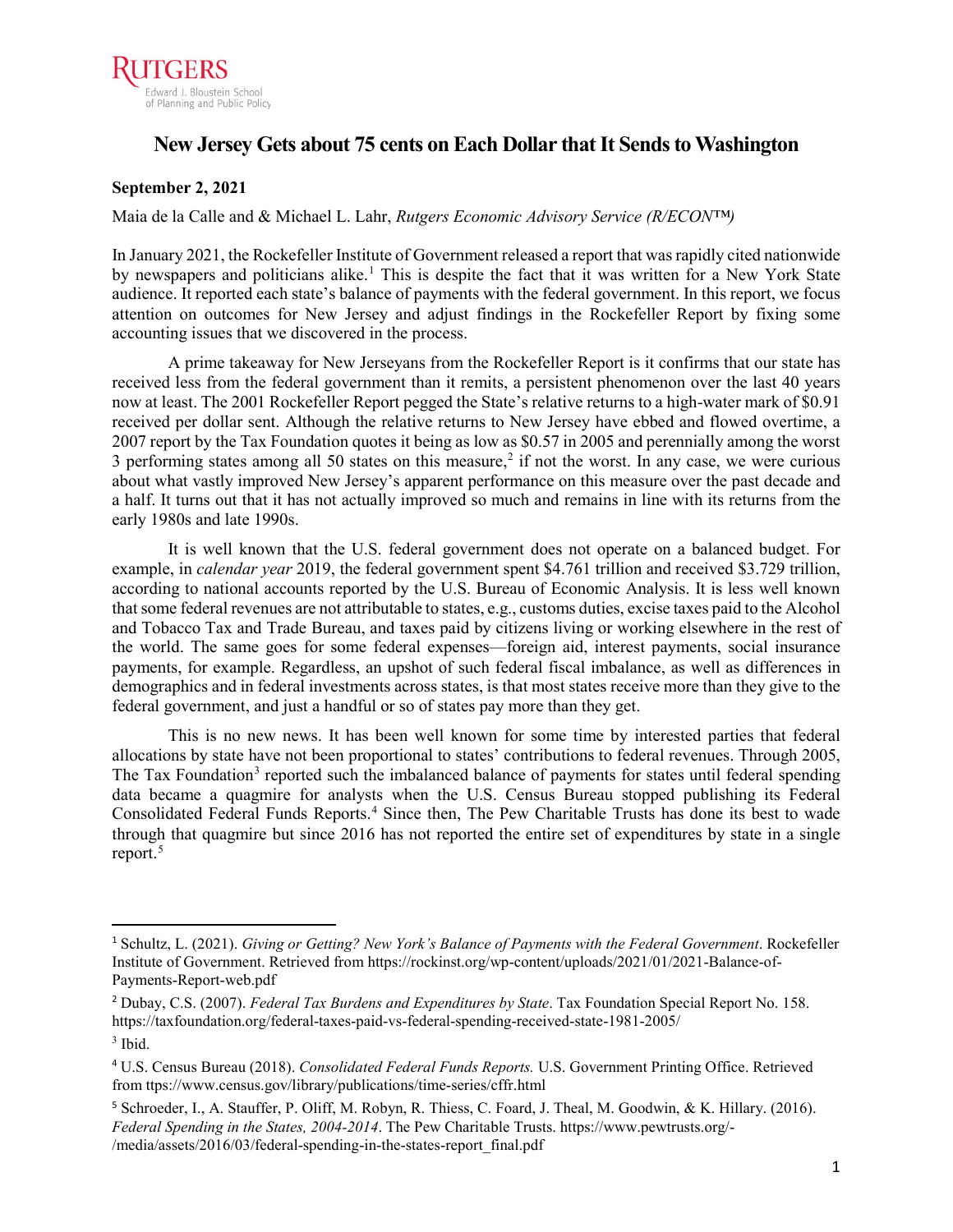

of Planning and Public Policy

In fiscal year 2019 according to the IRS, the federal government's state-based revenue collections were \$3.5[6](#page-1-0) trillion,<sup>6</sup> while authors of the Rockefeller Report estimated federal allocations to states for that same period to be \$4.4 trillion.<sup>[7](#page-1-1)</sup> Note the slight discrepancies with total federal revenues and allocations that are reported above, some of which is the difference between the fiscal and calendar year.

But major discrepancies also cropped up in our quick comparison of federal revenue data by state for fiscal year 2019 from the U.S. Internal Revenue Service (IRS)<sup>[8](#page-1-2)</sup> with what the Rockefeller Report used for that same year. For instance, the IRS data indicated that Minnesota's internal revenue collections amounted to \$102.6 billion in fiscal year 2019, while the Rockefeller Report identified this figure to be \$60.1 billion. It turns out that the Rockefeller Institute of Government report acknowledges that it uses *preliminary* federal revenues and spending estimates for fiscal year 2019. So, we replaced their revenue estimates with "actual" collections as reported by the IRS.

We then, similarly, contrasted federal spending by state reported in a few of the main resources for a handful of states against those in the Rockefeller Report. Due to similarities in the results, as well as difficulties isolating federal spending from state and local spending,<sup>[9](#page-1-3)</sup> we opted to use the fiscal year 2019 estimates on federal spending by state from the Rockefeller Report. Nonetheless, in a future report we intend to revisit these estimates as well, although the last two years (2020 and 2021) pose anomalies for such analysis.

Table 1 below displays the state-by-state internal revenue collections and federal spending, as well as the amount of federal spending per tax dollar paid. Expanding on this, Table 2 (page 4) shows the per capita internal revenue collections and federal spending by state, as well as the per capita expenditure-revenue differential.<sup>[10](#page-1-4)</sup> It is almost immediately noticeable that, due to the discrepancies in revenue figures, Tables 1 and 2 deviate considerably from their equivalents in the Rockefeller report.

Table 1 reflects a wide range in both revenues collected from states and federal spending. Of course, the variation in amounts is affected by population size; therefore, for comparison purposes, one should pay attention to the per capita revenue and expenditure numbers displayed on Table 2. The per capita internal revenue collections range from \$3,777 in Mississippi to \$20,971 in Delaware. Given that approximately 90 percent of state's revenue contribution comes from personal income and employment taxes, states with large high-income populations will generate higher levels of revenue.

Similarly, Table 2 indicates that the per capita federal expenditures range widely across states: from \$8,485 in Utah to \$23,854 in Virginia. There are various factors that explain these federal spending variations: States with high numbers of low-income individuals and retirees who qualify for social welfare programs, social security, and medical benefits receive more funds (e.g., Kentucky and Arizona). In addition, states that host military bases, research sites, federal agencies, and otherwise employ high volumes of federal employees have higher federal spending— such is the case for Virginia and Maryland.

Findings from Tables 1 and 2 suggest that in fiscal year 2019, New Jersey received \$0.75 in federal funding for every dollar paid in taxes. This is substantially less than the \$0.91 reported in the Rockefeller Report. But, consistent with other reports, New Jersey remains among the top ranked states in getting less than they send to Washington, D.C.

<span id="page-1-0"></span> <sup>6</sup> IRS (2019). *Gross Collections, by Type of Tax and State, Fiscal Year 2019*. Statistics of Income Division. Retrieved from https://www.irs.gov/statistics/soi-tax-stats-gross-collections-by-type-of-tax-and-state-irs-data-booktable-5

<span id="page-1-1"></span><sup>7</sup> Schultz, L. (2021), see fn 1.

<span id="page-1-2"></span><sup>8</sup> IRS (2019), see fn 6.

<span id="page-1-3"></span><sup>9</sup> Pew Charitable Trusts (2014) *Federal Spending in the States: Methodology.* Retrieved from https://www.pewtrusts.org/media/assets/2014/12/federal spending in the states methodology web final.pdf.

<span id="page-1-4"></span><sup>&</sup>lt;sup>10</sup> The 2019 population data that we used to calculate per capita figures were extracted from the U.S. Census Bureau's American Community Survey. U.S. Census Bureau (2019a). Total population 2019*. American Community Survey 5-Year Estimates.* Retrieved from

https://data.census.gov/cedsci/table?t=Populations%20and%20People=2019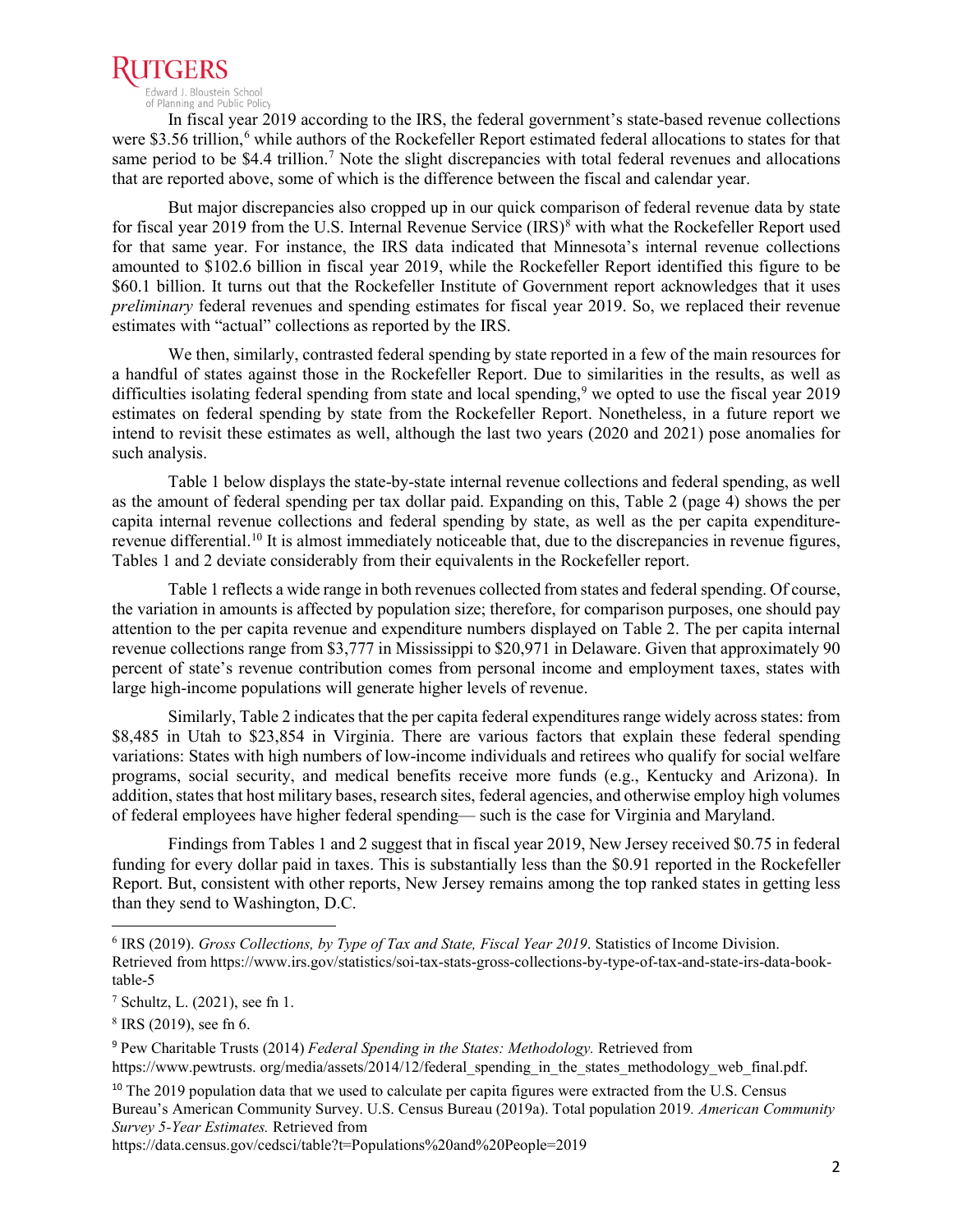

# Edward J. Bloustein School<br>of Planning and Public Policy<br>**Table 1. Federal Revenues and Expenditures by State, Fiscal Year 2019**

|                | <b>Internal revenue collections</b> | <b>Federal expenditures</b> | <b>Federal expenditures</b> |
|----------------|-------------------------------------|-----------------------------|-----------------------------|
| <b>State</b>   | (millions of dollars)               | (millions of dollars)       | per tax dollar              |
| Minnesota      | 102,643                             | 58,220                      | 0.57                        |
| Delaware       | 20,074                              | 13,208                      | 0.66                        |
| Massachusetts  | 120,035                             | 87,084                      | 0.73                        |
| New Jersey     | 140,258                             | 105,289                     | 0.75                        |
| Nebraska       | 25,551                              | 19,705                      | 0.77                        |
| New York       | 304,993                             | 236,775                     | 0.78                        |
| Connecticut    | 57,093                              | 46,246                      | 0.81                        |
| Illinois       | 162,275                             | 142,430                     | 0.88                        |
| Washington     | 100,610                             | 88,424                      | 0.88                        |
| California     | 472,027                             | 453,141                     | 0.96                        |
| Rhode Island   | 14,326                              | 13,890                      | 0.97                        |
| Ohio           | 144,705                             | 141,337                     | 0.98                        |
| Texas          | 292,330                             | 286,751                     | 0.98                        |
| Colorado       | 59,961                              | 60,655                      | 1.01                        |
| Utah           | 24,335                              | 26,277                      | 1.08                        |
| Wisconsin      | 52,873                              | 61,954                      | 1.17                        |
| Missouri       | 64,149                              | 75,775                      | 1.18                        |
| Indiana        | 60,627                              | 72,240                      | 1.19                        |
| Pennsylvania   | 141,974                             | 169,548                     | 1.19                        |
| Arkansas       | 30,572                              | 36,652                      | 1.20                        |
| Georgia        | 94,306                              | 114,022                     | 1.21                        |
| Tennessee      | 69,769                              | 85,574                      | 1.23                        |
| Kansas         | 26,338                              | 32,909                      | 1.25                        |
| Florida        | 210,024                             | 266,841                     | 1.27                        |
| Iowa           | 24,915                              | 32,339                      | 1.30                        |
| South Dakota   | 8,029                               | 10,469                      | 1.30                        |
| Alabama        | 26,511                              | 68,791                      | 1.35                        |
| North Dakota   | 6,640                               | 8,969                       | 1.35                        |
| Michigan       | 81,583                              | 113,317                     | 1.39                        |
| North Carolina | 87,778                              | 122,127                     | 1.39                        |
| New Hampshire  | 12,209                              | 17,341                      | 1.42                        |
| Nevada         | 23,770                              | 33,779                      | 1.42                        |
| Louisiana      | 39,430                              | 56,394                      | 1.43                        |
| Oregon         | 35,041                              | 50,134                      | 1.43                        |
| Maryland       | 78,473                              | 116,689                     | 1.49                        |
| Oklahoma       | 29,133                              | 48,781                      | 1.67                        |
| Wyoming        | 4,744                               | 8,037                       | 1.69                        |
| Idaho          | 11,343                              | 20,931                      | 1.85                        |
| Arizona        | 47,743                              | 88,938                      | 1.86                        |
| Vermont        | 4,505                               | 8,486                       | 1.88                        |
| Maine          | 8,131                               | 17,578                      | 2.16                        |
| Montana        | 6,357                               | 14,130                      | 2.22                        |
| Hawaii         | 9,246                               | 21,512                      | 2.33                        |
| Virginia       | 83,574                              | 201,674                     | 2.41                        |
| South Carolina | 27,885                              | 68,068                      | 2.44                        |
| Alaska         | 5,395                               | 14,351                      | 2.66                        |
| Kentucky       | 35,595                              | 96,706                      | 2.72                        |
| New Mexico     | 9,270                               | 29,966                      | 3.23                        |
| Mississippi    | 11,273                              | 39,989                      | 3.55                        |
| West Virginia  | 7,040                               | 25,764                      | 3.66                        |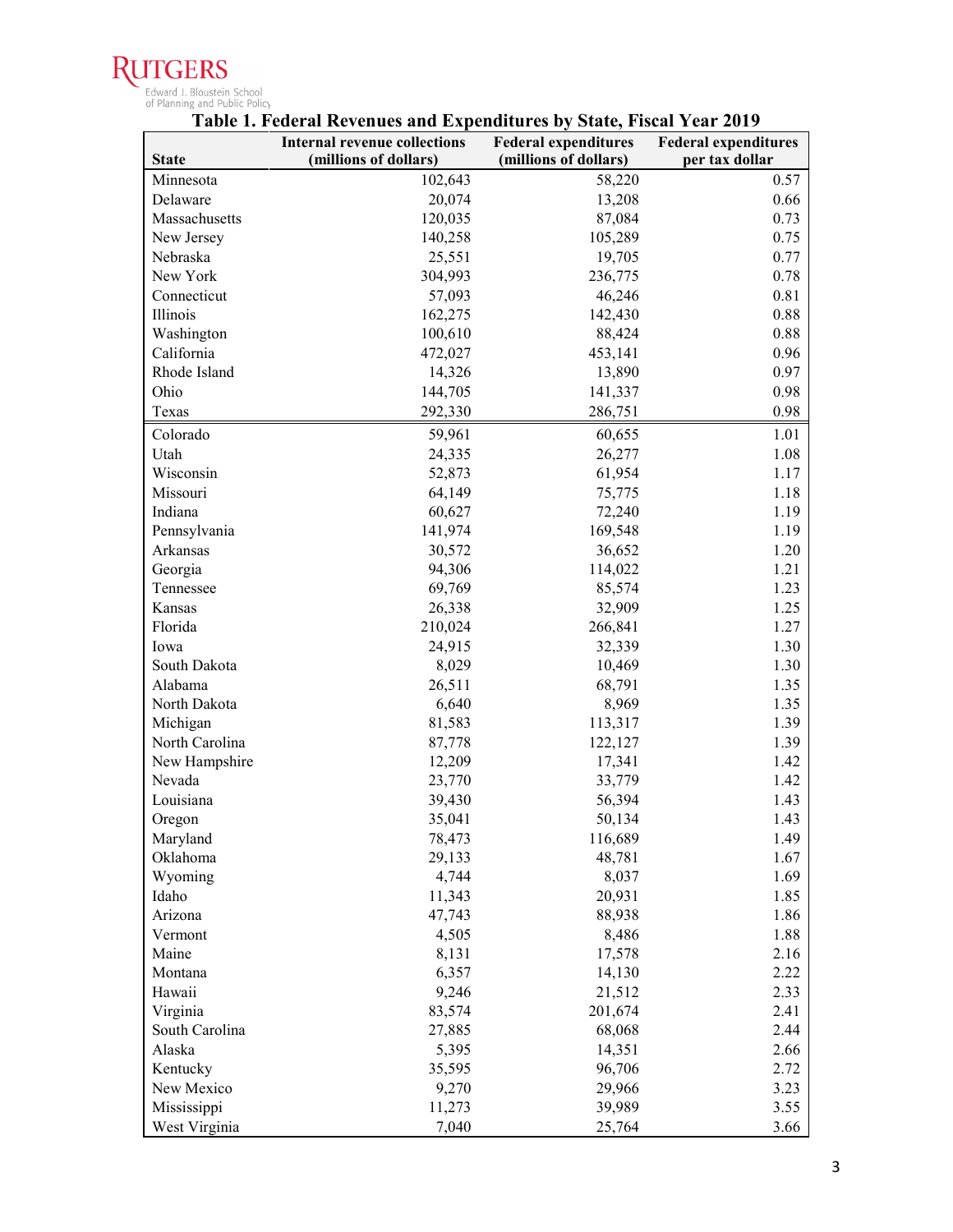#### **RU JTGERS**

|                     | Table 2. Per Capita Federal Revenues and Expenditures by State, Fiscal Year 2019 |                             |                         |
|---------------------|----------------------------------------------------------------------------------|-----------------------------|-------------------------|
|                     | <b>Internal revenue</b>                                                          | <b>Federal expenditures</b> | Per capita expenditure- |
| State/area          | collections (per capita)                                                         | (per capita)                | revenue differential    |
| Minnesota           | 18,450                                                                           | 10,465                      | (7,985)                 |
| Delaware            | 20,971                                                                           | 13,798                      | (7,173)                 |
| Massachusetts       | 17,522                                                                           | 12,712                      | (4, 810)                |
| New Jersey          | 15,798                                                                           | 11,859                      | (3,939)                 |
| New York            | 15,583                                                                           | 12,097                      | (3,485)                 |
| Nebraska            | 13,346                                                                           | 10,292                      | (3,053)                 |
| Connecticut         | 15,970                                                                           | 12,936                      | (3,034)                 |
| Washington          | 13,588                                                                           | 11,943                      | (1,646)                 |
| Illinois            | 12,707                                                                           | 11,153                      | (1, 554)                |
| California          | 12,016                                                                           | 11,535                      | (481)                   |
| Rhode Island        | 13,550                                                                           | 13,138                      | (412)                   |
| Ohio                | 12,415                                                                           | 12,126                      | (289)                   |
| Texas               | 10,344                                                                           | 10,147                      | (197)                   |
| Colorado            | 10,688                                                                           | 10,811                      | 124                     |
| Utah                | 7,858                                                                            | 8,485                       | 627                     |
| Wisconsin           | 9,131                                                                            | 10,699                      | 1,568                   |
| Indiana             | 9,095                                                                            | 10,838                      | 1,742                   |
| Georgia             | 9,065                                                                            | 10,960                      | 1,895                   |
| Missouri            | 10,508                                                                           | 12,412                      | 1,904                   |
| Arkansas            | 10,193                                                                           | 12,220                      | 2,027                   |
| Pennsylvania        | 11,099                                                                           | 13,255                      | 2,156                   |
| Kansas              | 9,049                                                                            | 11,306                      | 2,258                   |
| Tennessee           | 10,399                                                                           | 12,754                      | 2,356                   |
| Iowa                | 7,936                                                                            | 10,301                      | 2,365                   |
| Florida             | 10,048                                                                           | 12,767                      | 2,718                   |
| South Dakota        | 9,222                                                                            | 12,025                      | 2,802                   |
| North Dakota        | 8,775                                                                            | 11,853                      | 3,078                   |
| Michigan            | 8,187                                                                            | 11,371                      | 3,184                   |
| North Carolina      | 8,551                                                                            | 11,898                      | 3,346                   |
| Nevada              | 7,997                                                                            | 11,364                      | 3,367                   |
| Louisiana           | 8,454                                                                            | 12,090                      | 3,637                   |
| Oregon              | 8,485                                                                            | 12,140                      | 3,655                   |
| New Hampshire       | 9,056                                                                            | 12,863                      | 3,807                   |
| Oklahoma            | 7,408                                                                            | 12,403                      | 4,996                   |
| Idaho               | 6,604                                                                            | 12,185                      | 5,582                   |
|                     | 8,165                                                                            |                             | 5,668                   |
| Wyoming             | 6,772                                                                            | 13,832                      | 5,843                   |
| Arizona<br>Maryland | 13,038                                                                           | 12,615<br>19,387            | 6,349                   |
|                     | 7,216                                                                            | 13,593                      |                         |
| Vermont             |                                                                                  |                             | 6,376                   |
| Maine               | 6,088                                                                            | 13,162                      | 7,074                   |
| Montana             | 6,050                                                                            | 13,449                      | 7,399                   |
| South Carolina      | 5,554                                                                            | 13,557                      | 8,003                   |
| Hawaii              | 6,502                                                                            | 15,127                      | 8,625                   |
| Alabama             | 5,437                                                                            | 14,107                      | 8,671                   |
| Mississippi         | 3,777                                                                            | 13,399                      | 9,622                   |
| New Mexico          | 4,430                                                                            | 14,321                      | 9,891                   |
| West Virginia       | 3,874                                                                            | 14,177                      | 10,303                  |
| Alaska              | 7,320                                                                            | 19,470                      | 12,150                  |
| Kentucky            | 8,001                                                                            | 21,736                      | 13,736                  |
| Virginia            | 9,885                                                                            | 23,854                      | 13,969                  |

 *Sources for Table 1 and Table 2*: IRS (2019); Schultz (2021); U.S. Census Bureau (2019a); and own calculations.